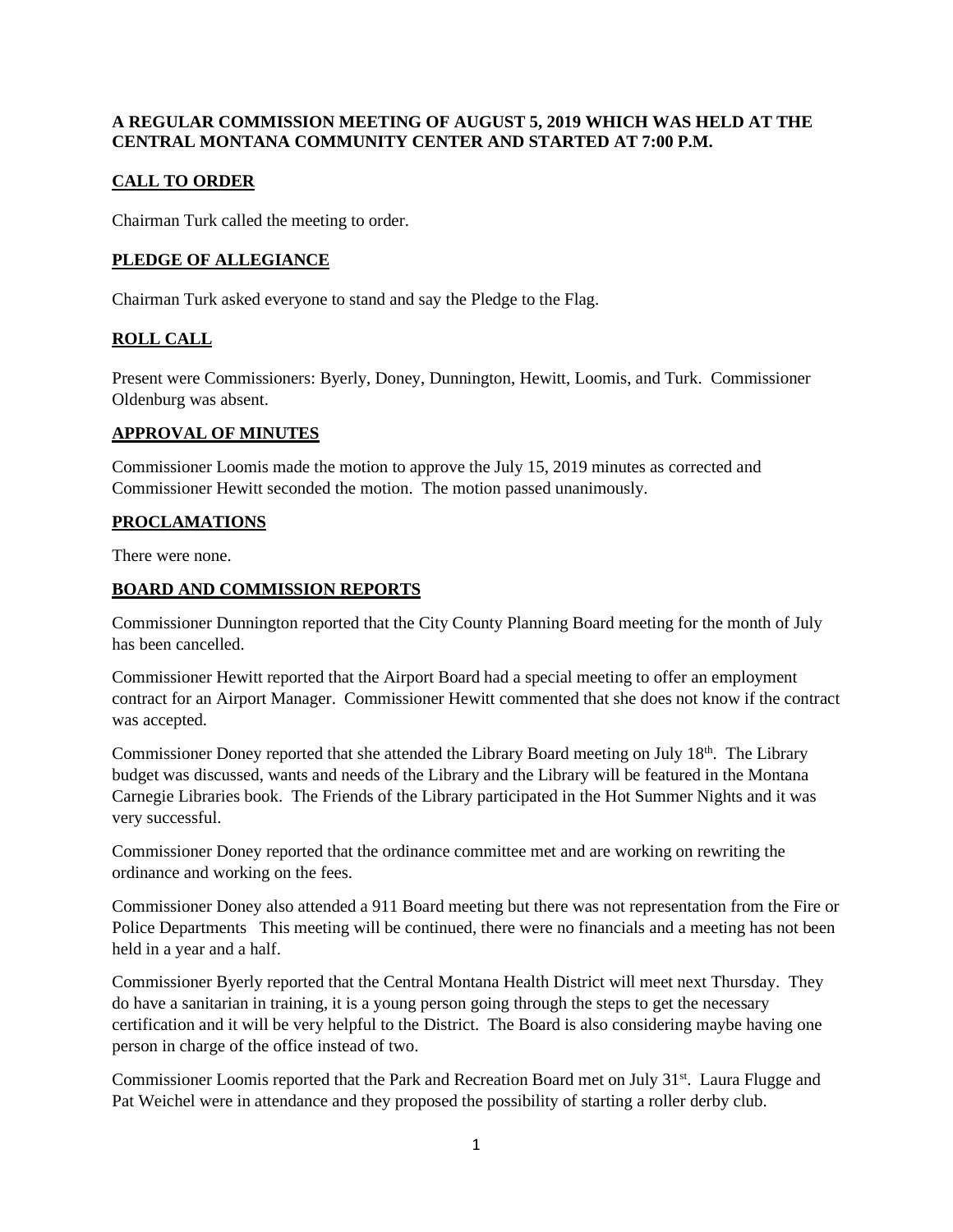Commissioner Loomis reported that the Trails Supervisor has resigned and a part time position is open. The East Fork area including the bathrooms have been fixed up, signage has been installed and it looks really good.

City Manager Phelps reported that there is a lot going on at Creekside. The concrete and underground utilities for the restroom have been completed. The fence has been installed and the playground equipment has been delivered and work is starting on the stage. The pavilion structure is still being worked on.

## **CITY MANAGER REPORT**

City Manager Holly Phelps reported on the following issues:

The cleanup at the old dump site continues. The 2017 Legislature awarded \$450,000 to the City for the clean up of the hazardous materials on this site. After the closing of the dump a post and pole treating facility was located there. This facility was only operated for a few years in the mid-70's and did report a leak to DEQ. The site is located on the eastside of Marcella Avenue as you crest the hill. They will begin the third round of testing in the next couple of weeks. They have continued to find penta concentrations that are higher than previously found. The City may also need to apply for additional funds to continue this clean up.

The City has received letters from the Top Star Properties requesting the Town and Country site be added to the TEDD district. This action is also supported by the TIF/TEDD board. Kevin Cook's letter is included in the packet. As part of the budget process we will look at the TIF/TEDD district revenues and what work can be done with these funds.

This year's street improvement project will begin soon; the schedule will be posted on the City's website. The Library is also working to get more information out to the public so this information will be available on their website or at the Library.

The Civic Center was closed last week for maintenance. They refinished all of the floors. They also installed the padding along the south end of the gym.

The Trails and Ales event will be held this year on September  $7<sup>th</sup>$ , it will be held at Creekside from 4 to 7 pm. Again, this year the Creekside Committee will be providing music during this event. The concert is free and open to the public. The Friends of the Trail have had 12 brewers commit to coming to this event so far. They are optimistic that this will be the largest Trails and Ales yet.

The Library will be closing Friday, August 30 at 2 pm and will not open until 9 am on September 3. This is in observance of Labor Day.

## **PUBLIC COMMENT – on non-agenda items**

Mr. Shaun Griffith, Griffith contracting, made a statement regarding the H Street Water Main extension project. Mr. Griffith stated that he thinks the City handled themselves appropriately. Hyalite Engineering was hired to design the project and help with the bidding process. Mr. Griffith further stated that as a resident and contractor that the lowest qualified bidder was awarded the bid and it is important to stick to these rules it allows a thorough and precise contractor. It does give the citizens highest quality of work and the most affordable price.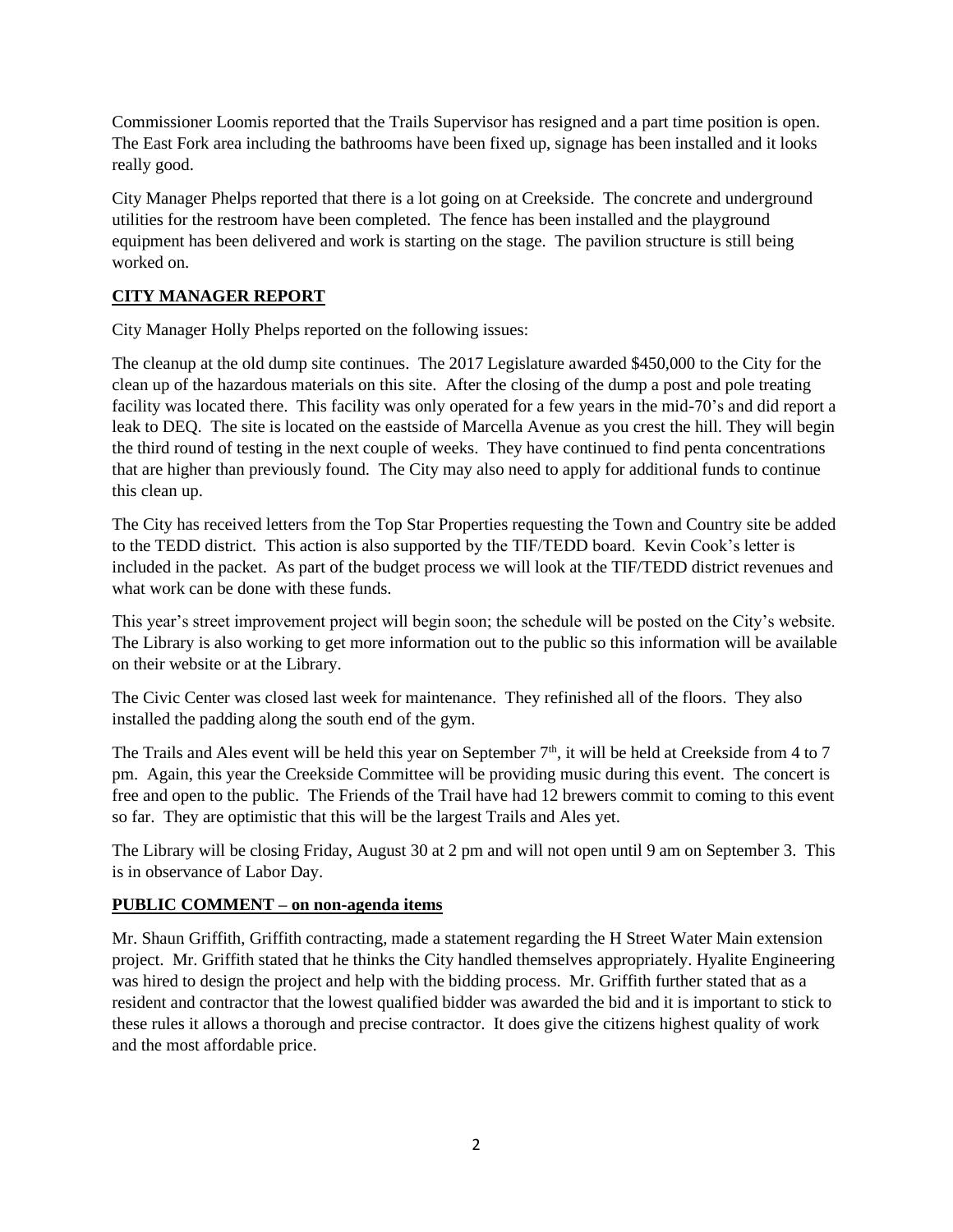## **CONSENT AGENDA**

Commissioner Doney made the motion to approve the consent agenda and Commission Hewitt seconded the motion. The motion passed unanimously. The consent agenda was the acknowledgement of the claims that have been paid for June 30, 2019 in the amounts of \$76,807.87, \$37,648.59 and \$2,379.57 and July 13, 2019 to July 31, 2019 in the amounts of \$47,964.03 and \$21,319.16.

## **\*REGULAR AGENDA – Resolutions, Ordinances & Other Action Items:**

1. Discussion and action on approving a business license for Terry's Electric LLC

City Manager Phelps explained that Terry D'Hooge has worked with another electrician for years and has decided to go out on his own. Mr. D'Hooge is not a journeyman electrician so he only able to do residential electric service and all documentation was received. Commissioner Doney made the motion to approve a business license for Terry's Electric LLC and Commissioner Dunnington seconded the motion. Commissioner Turk asked for comments from the audience and Commission. There being none, the question was called for and the motion passed unanimously.

2. Discussion and action on authorizing the City Manager to sign a H Street Utility easement for Richard and Sheila Dyck

City Manager Phelps explained that the developer has negotiated with the property owners a 20' easement just west of the existing right of way and this is where the water and sewer line will be located off the road and on private property. This allows the City access to maintain the water and sewer lines. Commissioner Hewitt made the motion to approve authorizing the City Manager to sign a H Street Utility easement for Richard and Sheila Dyck and Commissioner Dunnington seconded the motion. Mr. Colie Bass asked if that was just on Dycks property and doesn't include Synthesis. City Manager Phelps answered yes and to date the only two that have not signed easements are Bailey and Synthesis. Commissioner Turk asked for comments from the audience and Commission. There being none, the question was called for and the motion passed unanimously.

3. Discussion and action on the City's contribution to the Library for fiscal year 2019-2020

City Manager Phelps explained that as part of the Committee of the Whole this evening Library Director Dani Buehler gave the annual report for the Library. Library Director Buehler also gave a couple of options that she is endorsing for the City contribution to the Library. City Manager Phelps stated that the Commission does not have to make a decision tonight if they are not comfortable and would propose a work session. Ms. Mary Frieze, Chairman of the Library Board, thanked the Library Director for her presentation and it always make things clear and what was made clear this time was the forward motion of the Library. Ms. Frieze stated that as the Library moves forward the Library can move forward. Ms. Frieze commented that over the years the City has not fully funded the Library employees and this is an opportunity to fix that. The Library also gets tired of this discussion each year. Commissioner Doney asked to table the motion tonight to be able to look at the information. There was some discussion on charging county residents for a library card. Ms. Mary Baumstark, member of the Library Board, commented that the Library's request of 7% was a response to two things: one a union negotioated 10% increase to their staff wages and the fact that the Commission wanted to address that fact that the City has never fully funded the Library's salaries. Ms. Baumstart commented that the 7% was a little bit of a promise that the Commission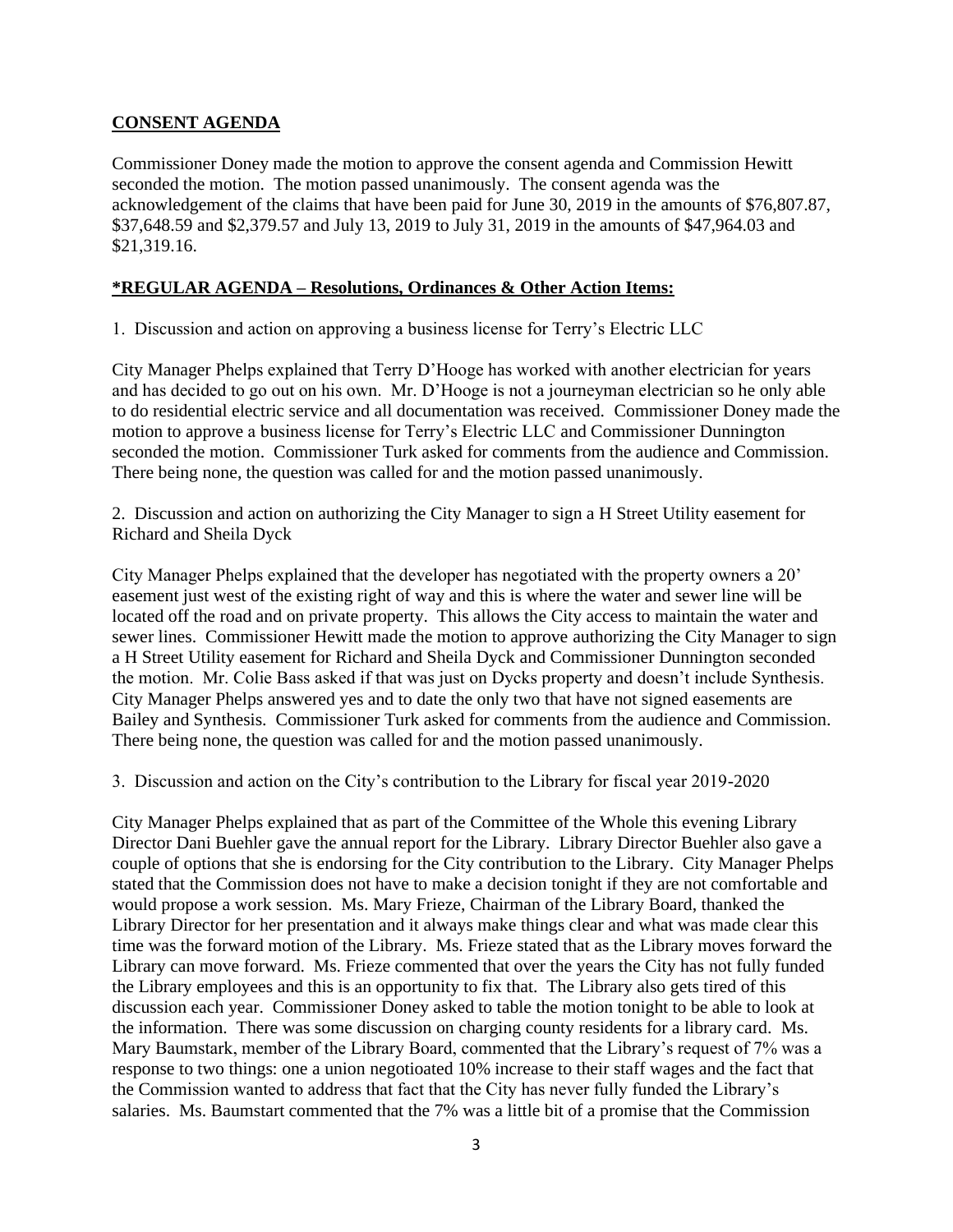was going to move forward in a direction of fully funding the salaries of the Library. Ms. Baumstark stated that she would encourage the Commission to consider the request of 14.5% and a fully move to pay for payroll at the Library as a commitment to the Library and your union negotiated employees and as that is met the percentages will go down. Commissioner Doney made the motion to table the City's contribution to the Library for fiscal year 2019-2020 and Commissioner Byerly seconded the motion. Commissioner Turk asked for comments from the audience and Commission. There being none, the question was called for and the motion passed unanimously.

4. Discussion and action on approving Resolution No. 3997 a resolution requesting distribution of Bridge and Road Safety and Accountability Program Funds

City Manager Phelps explained that the 2017 legislature adopted HB 473, which created the Bridge and Road Safety and Accountability Act. This required the Montana Department of Transportation to allocate accrued funds to cities, towns, and counties for construction, maintenance and repair of roads. City Manager Phelps explained that there is a match of \$1 to Every \$20. The match for the City of Lewistown is the Street Maintenance Fund. Commissioner Loomis made the motion to approve Resolution No. 3997 a resolution requesting distribution of Bridge and Road Safety and Accountability Program Funds and Commissioner Doney seconded the motion. Commissioner Turk asked for comments from the audience and Commission. There being none, the question was called for and the motion passed unanimously.

5. Discussion and action on approving Resolution No. 3998, a resolution adopting reimbursement rates payable to employees for travel related expenses

City Manager Phelps explained that the City has always followed state law on meals and travel reimbursement for employees. This resolution tells you what the current rates are set by State law and what we are proposing tonight is that moving forward the City will adopt the current rates and will follow any change to travel rates by the State moving forward. Commissioner Doney made the motion to approve Resolution No. 3998, a resolution adopting reimbursement rates payable to employees for travel related expenses and Commissioner Hewitt seconded the motion. Commissioner Turk asked for comments from the audience and Commission. There being none, the question was called for and the motion passed unanimously.

## **CITIZENS' REQEUSTS**

There were none.

## **COMMISSIONER'S MINUTE**

Commissioner Hewitt reported that she has had a citizen as if pickups could not be parking on the end of the diagonal parking because it is hard to see when turning from Broadway.

Commissioner Doney reported that she has been up to East Fork recently and it looks really good up there. Commissioner Doney did report that she got a call from Marv DeBuff and thinks it would be helpful when awarding bids that legal counsel be present to ask questions. Commissioner Doney further stated that the City Manager has handled it.

Commissioner Turk commented that she also got a call from Mr. DeBuff and Mrs. Do-All. City Manager Phelps explained that they can submit a written request and follow the process.